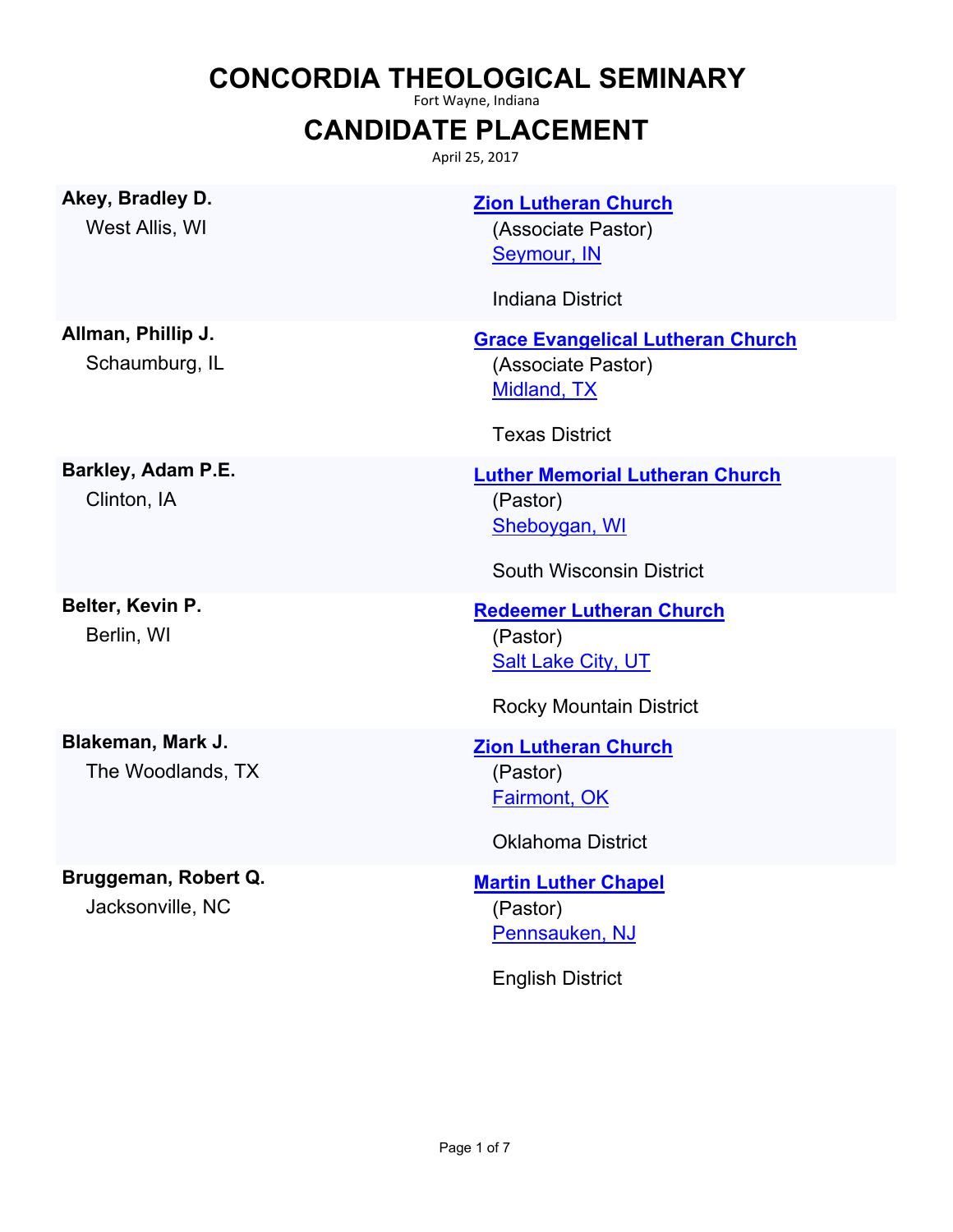| Casey-Motley, David D.<br>Denton, NC      | <b>Immanuel Lutheran Church</b><br>(Pastor)<br>Preston, MD<br><b>Southeastern District</b>                                                         |
|-------------------------------------------|----------------------------------------------------------------------------------------------------------------------------------------------------|
| Castillero, Rene G.<br>Marengo, IL        | <b>Immanuel Lutheran Church</b><br>(Assistant Pastor)<br>Sheridan, WY<br><b>Wyoming District</b>                                                   |
| Clark, Christopher R.<br>Lake Charles, LA | <b>St. Paul's Lutheran Church</b><br>(Associate Pastor)<br>Cullman, AL<br><b>Southern District</b>                                                 |
| Cockran, Kurt R.<br>Ardmore, OK           | <b>Faith Evangelical Lutheran Church</b><br>and School<br>(Pastor)<br><b>Tucson, AZ</b><br><b>English District</b>                                 |
| Cowell, Thomas J.<br>Reinbeck, IA         | <b>St. John's Lutheran Church</b><br>(Pastor)<br>Burt, IA<br><b>Trinity Lutheran Church</b><br>(Pastor)<br>Algona, IA<br><b>Iowa District West</b> |
| Fields, George N.<br>Burke, VA            | <b>Christ Lutheran Church</b><br>(Associate Pastor)<br>Jackson, MS<br><b>Southern District</b>                                                     |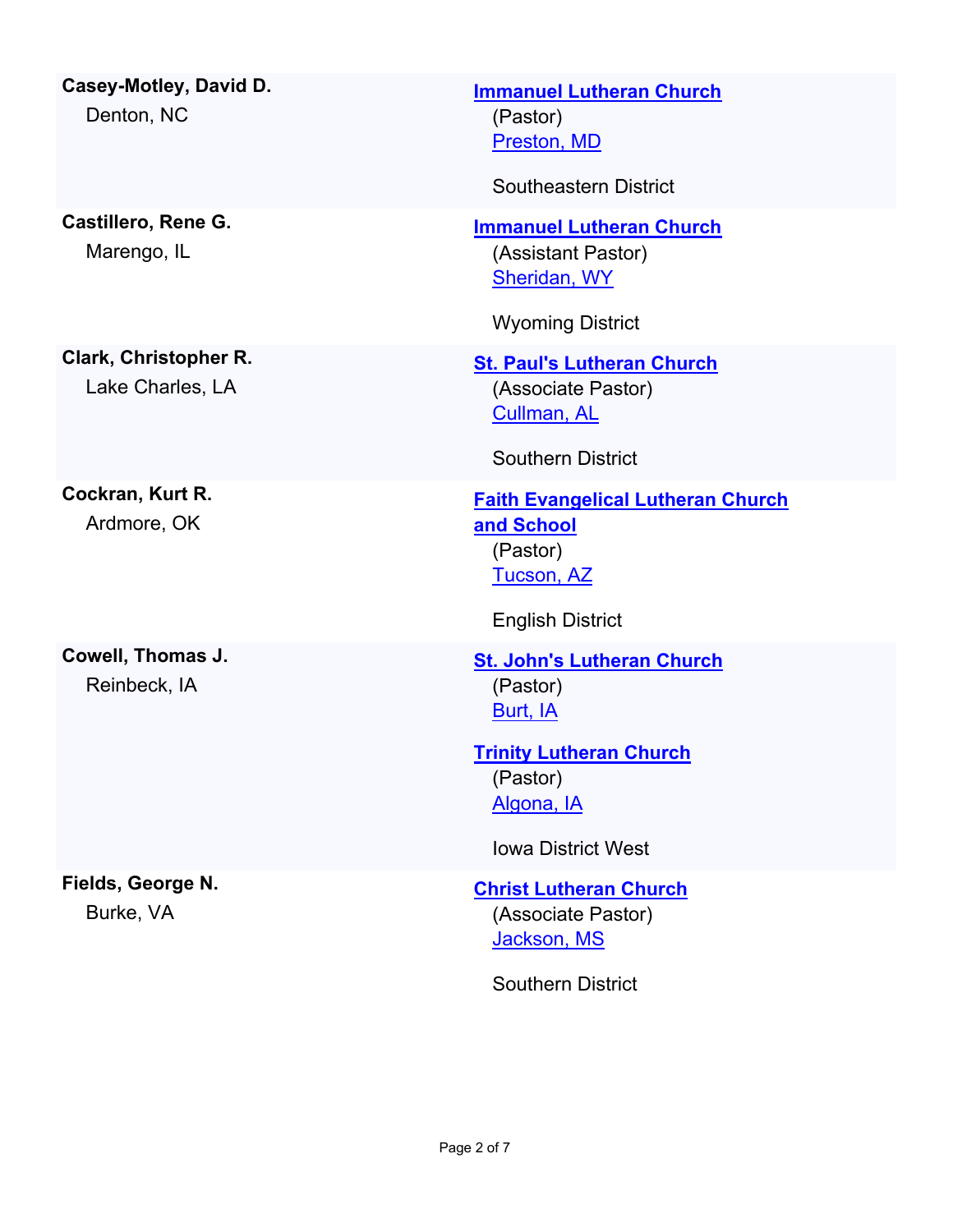| Garber, IV, Alexander Christian<br>Madison, AL | <b>St. Peter's Evangelical Lutheran Church</b><br>(Associate Pastor)<br><b>Eastpointe, MI</b><br><b>Michigan District</b>                                            |
|------------------------------------------------|----------------------------------------------------------------------------------------------------------------------------------------------------------------------|
|                                                |                                                                                                                                                                      |
| Grady, James M.<br>Noblesville, IN             | <b>Advent Evangelical Lutheran Church</b><br>(Assistant Pastor)<br>Zionsville, IN                                                                                    |
|                                                | <b>English District</b>                                                                                                                                              |
| Grieser, Winston P.A.<br>Fort Wayne, IN        | <b>Abiding Faith Lutheran Church</b><br>(Pastor)<br>Florence, KY                                                                                                     |
|                                                | <b>English District</b>                                                                                                                                              |
| Grills, Willie T.<br>Olive Hill, KY            | La Iglesia Evangelica Luterana, Amigos<br>en Cristo, Friends in Christ Evangelical<br><b>Lutheran Church</b><br>(Pastor)<br>Denison, IA<br><b>Iowa District West</b> |
| Hackmann, Steven M.<br>Cincinnati, OH          | <b>Shore Haven Lutheran Church</b><br>(Pastor)<br>Euclid, OH<br><b>Ohio District</b>                                                                                 |
| Heller, Brian R.<br>Park Ridge, IL             | <b>Holy Trinity Lutheran Church</b><br>(Pastor)<br><b>Walnut, IL</b><br><b>Northern Illinois District</b>                                                            |
| Hercamp, Jacob R.<br>Columbus, IN              | <b>St. Peters Evangelical Lutheran Church</b><br>(Pastor)<br>LaGrange, MO<br><b>Missouri District</b>                                                                |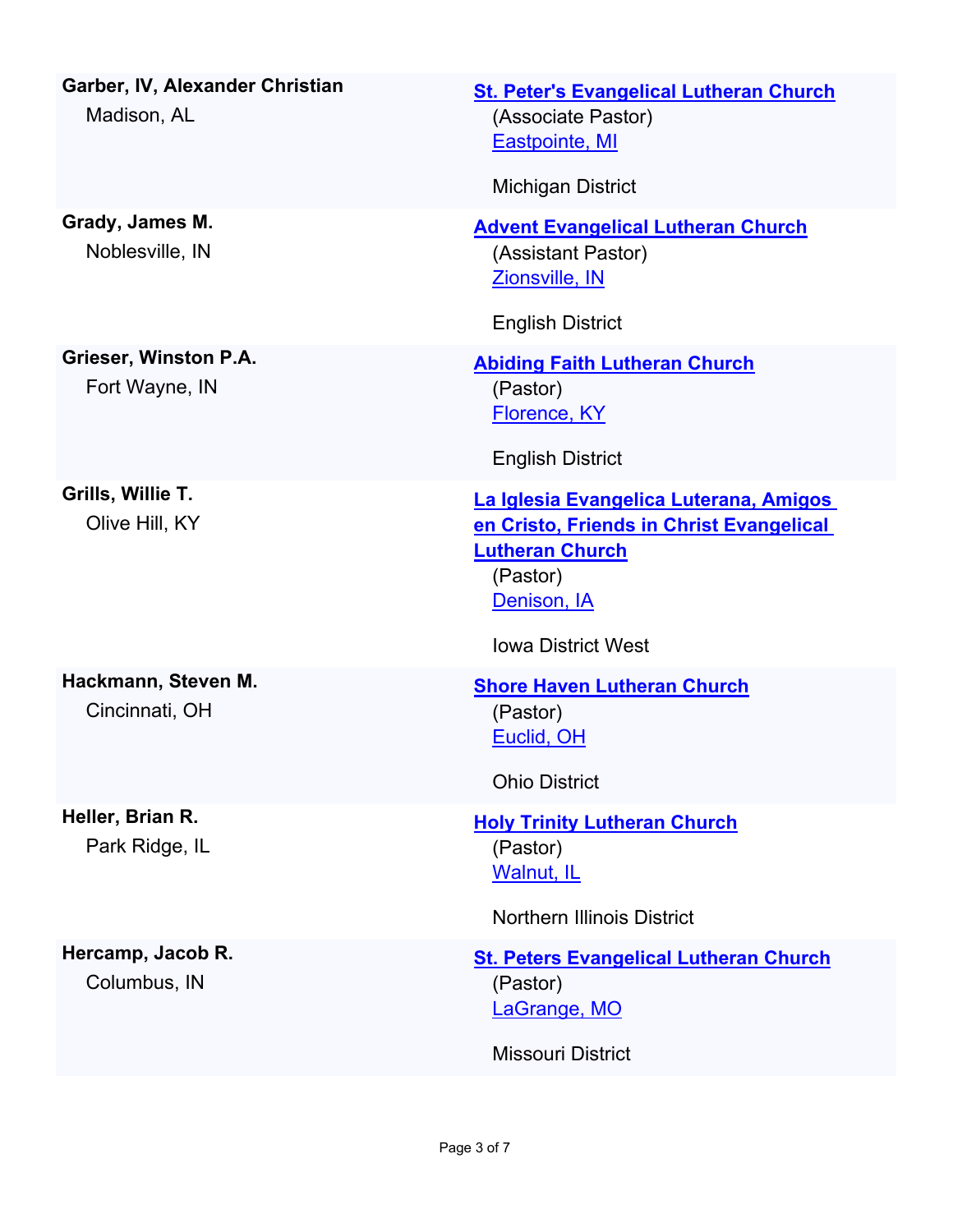| Hildebrand, Justin M.<br>Woodward, OK     | <b>St. John Lutheran Church</b><br>(Pastor)<br>McCook (Ash Creek), NE<br>Nebraska District                                                        |
|-------------------------------------------|---------------------------------------------------------------------------------------------------------------------------------------------------|
| Holschuh, III, Edward B.<br>Arlington, TX | <b>Zion Evangelical Lutheran Church</b><br>(Pastor)<br>Alamo, TX<br><b>Texas District</b>                                                         |
| Keinbaum, Santiago E.<br>Barcelona, Spain | <b>Christ Lutheran Church</b><br>(Assistant Pastor)<br>Lincoln, NE<br>Nebraska District                                                           |
| Koterba, Matthew C.<br>Auburn County, OH  | <b>St. Peter's Lutheran Church</b><br>(Pastor)<br><b>Wymore, NE</b><br><b>Zion Lutheran Church</b><br>(Pastor)<br>Jansen, NE<br>Nebraska District |
| Krieg, Kelly D.<br>Eola, TX               | <b>Our Savior Lutheran Church</b><br>(Assistant Pastor)<br>Houston, TX<br><b>Texas District</b>                                                   |
| Law, Steve T.<br>Quincy, MA               | <b>Wollaston Lutheran Church</b><br>(Pastor)<br><b>Quincy, MA</b><br><b>New England District</b>                                                  |
| Martin, Gabriel J.<br>Mt. Clemens, MI     | <b>Zion Evangelical Lutheran Church</b><br>(Pastor)<br><b>Tawas City, MI</b><br><b>Michigan District</b>                                          |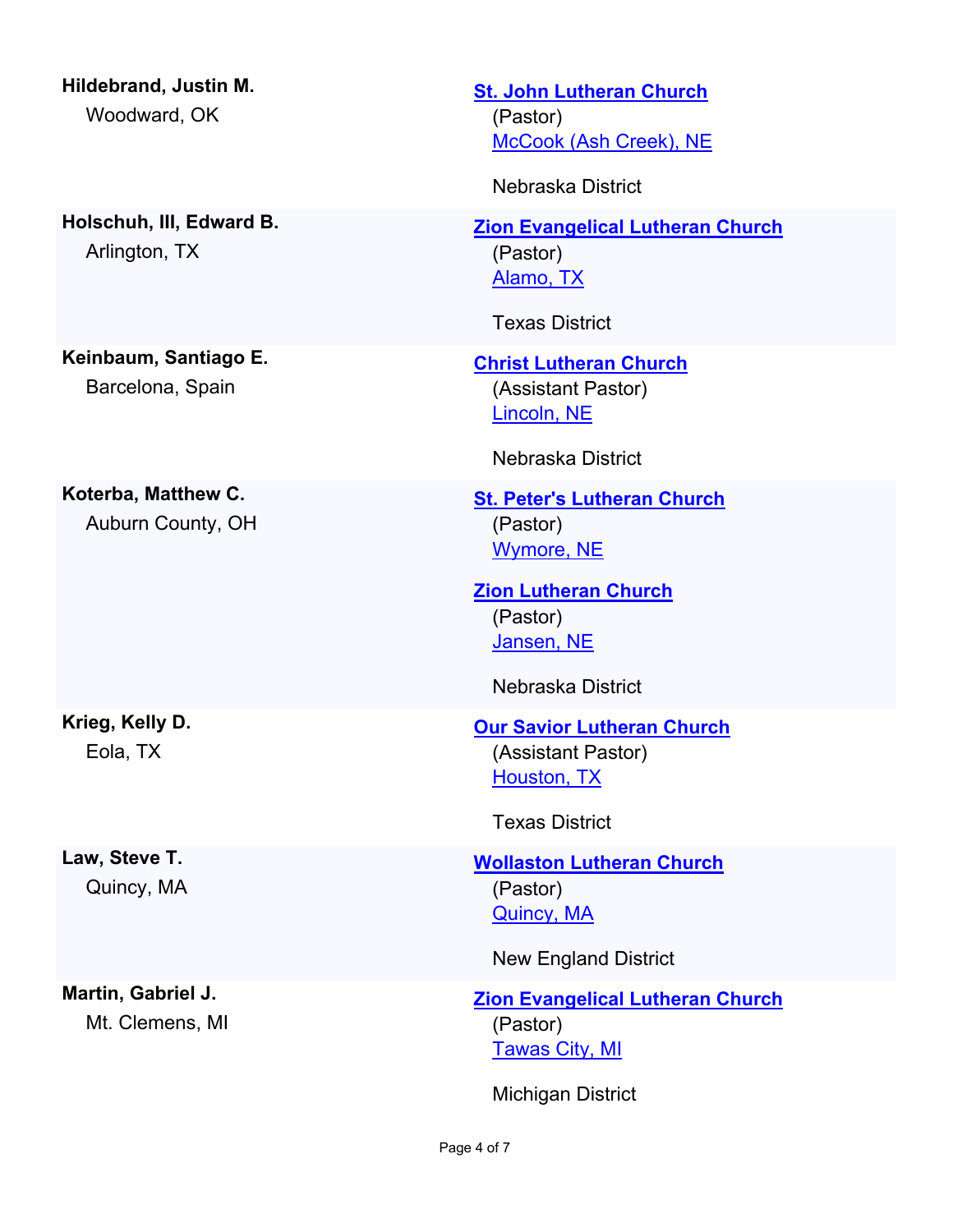| <b>Martinez, Nicholas D.</b><br>Brighton, CO | <b>Our Saviour Lutheran Church</b><br>(Pastor)<br><b>Great Bend, KS</b><br><b>Grace Lutheran Church</b><br>(Pastor)<br><b>Larned, KS</b><br><b>Kansas District</b> |
|----------------------------------------------|--------------------------------------------------------------------------------------------------------------------------------------------------------------------|
| Massey, Justin D.<br>Robinson, IL            | <b>St. John Lutheran Church</b><br>(Associate Pastor)<br>Chester, IL<br><b>Southern Illinois District</b>                                                          |
| McBee, Kyle A.<br>Midwest City, OK           | <b>Zion Lutheran Church</b><br>(Associate Pastor)<br><b>Humboldt</b> , IA<br><b>Iowa District West</b>                                                             |
| Presley, Thomas T.<br>Huntsville, AL         | <b>The Mid-South District - LCMS</b><br>(Missionary-at-Large/Church Planter)<br>Jonesboro, AR<br><b>Mid-South District</b>                                         |
| Rager, Dean G.<br>Houston, TX                | <b>Nicolai Lutheran Church</b><br>(Pastor)<br><u>Canby, MN</u><br><b>Zion Lutheran Church</b><br>(Pastor)<br>Boyd, MN<br><b>Minnesota North District</b>           |
| Rudsenske, Eric M.<br>Madison, MS            | <b>Concordia Lutheran Church</b><br>(Pastor)<br>Jackson, TN<br><b>Mid-South District</b>                                                                           |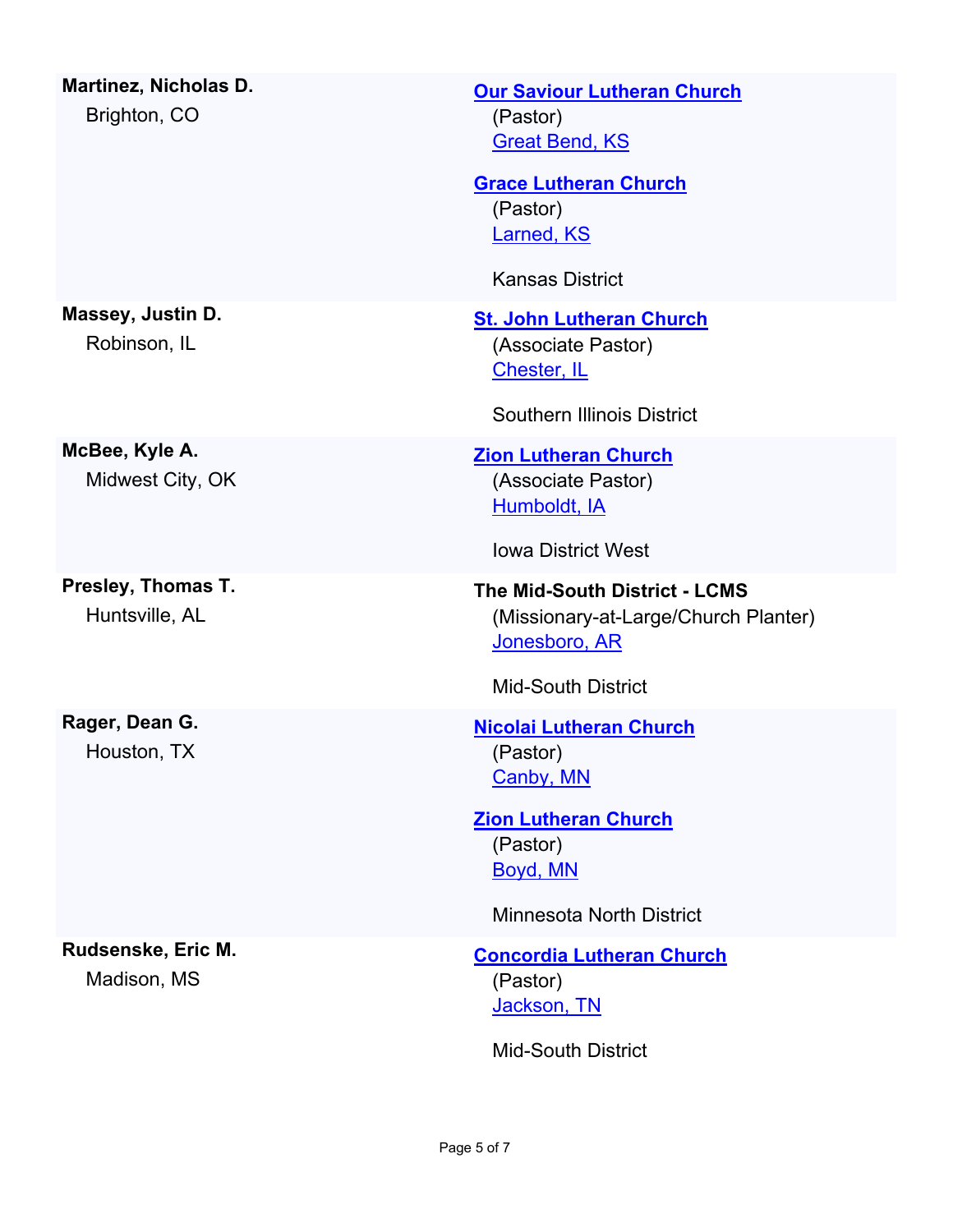| Salo, Scott A.<br>Redford Township, MI | <b>Immanuel Lutheran Church</b><br>(Pastor)<br>Hannibal (West Ely), MO<br><b>Our Savior Lutheran Church</b><br>(Pastor)<br><b>Monroe City, MO</b>                  |
|----------------------------------------|--------------------------------------------------------------------------------------------------------------------------------------------------------------------|
|                                        | <b>Missouri District</b>                                                                                                                                           |
| Schneider, Ryan B.<br>Seymour, IN      | <b>Grace Lutheran Church</b><br>(Pastor)<br><b>Vine Grove, KY</b><br><b>English District</b>                                                                       |
| Spratt, Aaron D.<br>Oak Harbor, WA     | <b>Faith Lutheran Church</b><br>(Pastor)<br><b>Juneau, AK</b><br><b>Alaska Mission for Christ</b><br><b>Alaska</b><br><b>Northwest District</b>                    |
| Voss, Zachary M.<br>Manawa, WI         | <b>St. John Lutheran Church</b><br>(Pastor)<br>Homestead, IA<br><b>Good Shepherd Lutheran Church</b><br>(Pastor)<br>Wellman, IA<br><b>Iowa District East</b>       |
| Walsh, David J.<br>Amherst, NY         | <b>Redeemer Lutheran Church</b><br>(Pastor)<br>Menahga, MN<br><b>Christ Lutheran Church</b><br>(Pastor)<br><b>Wolf Lake, MN</b><br><b>Minnesota North District</b> |